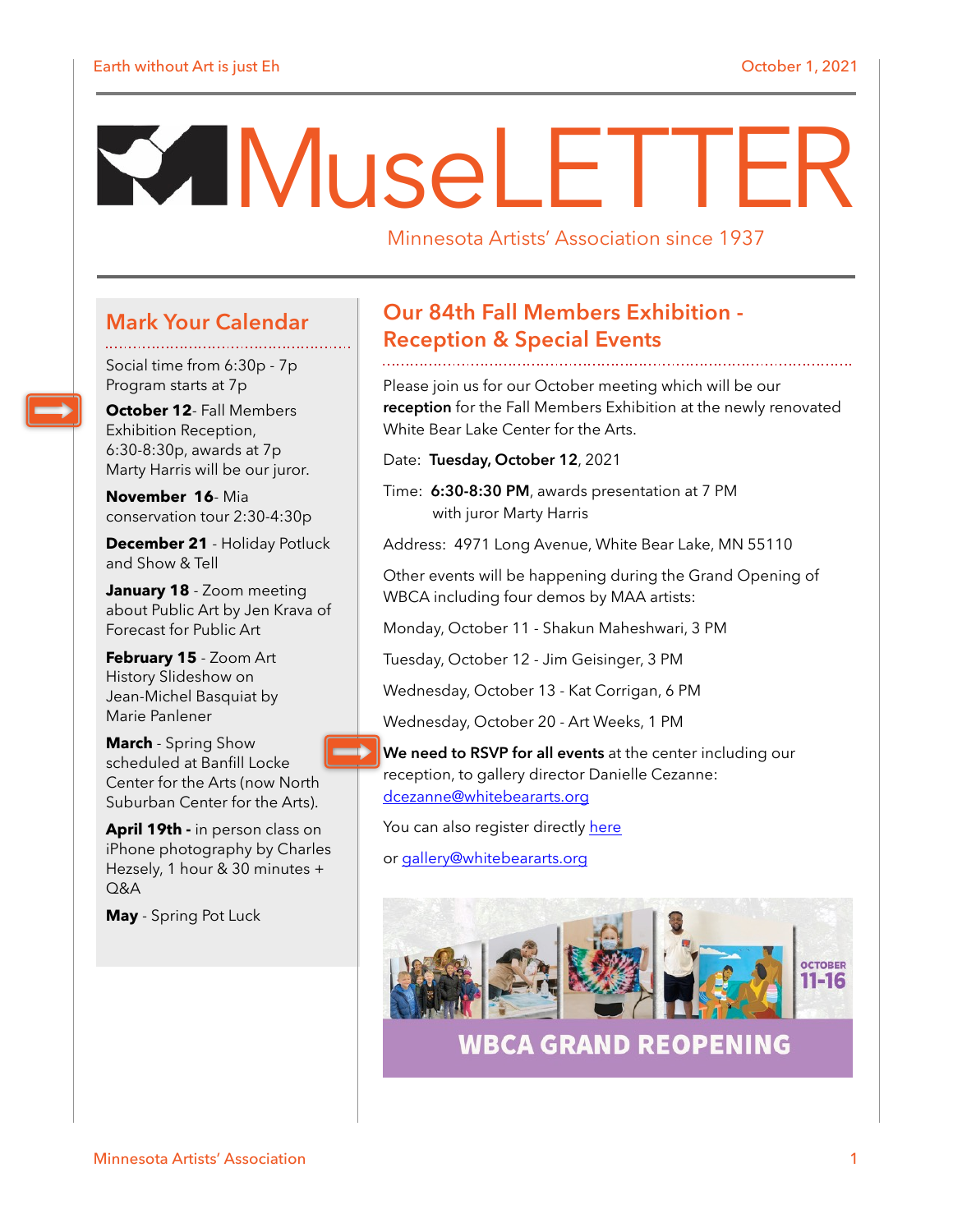#### **Invitation to Create**

#### *by Terrie Christian*

**Marty Harris** led a mini workshop at our first MAA meeting of the season. He spoke of experimenting more with abstraction. Tables of various items that one may not see as implements of art were laid out and we were all invited to choose whatever items called to us without knowing how they would be used. Paper and cups of ink were dispensed to us, and he instructed us to fill each paper with marks, to use a different implement for each page and to fill the page. When all our pages were filled, we spread them on the floor around the room's edges and choose someone else's pages for next part of the process.

Each of the tables had a stack of National Geographic magazines from which we choose a photograph, then with scissors, glue stick and tape we were encouraged to be inspired by our picture and make a collage of shapes on a large piece of white cardstock.

The whole process was an invitation to use unusual tools and to free ourselves from seeing our own marks as precious. It was a liberation from being literal about the shapes in our magazine pictures.

It was fabulous fun to allow ourselves to create, letting go of our usual art habits.

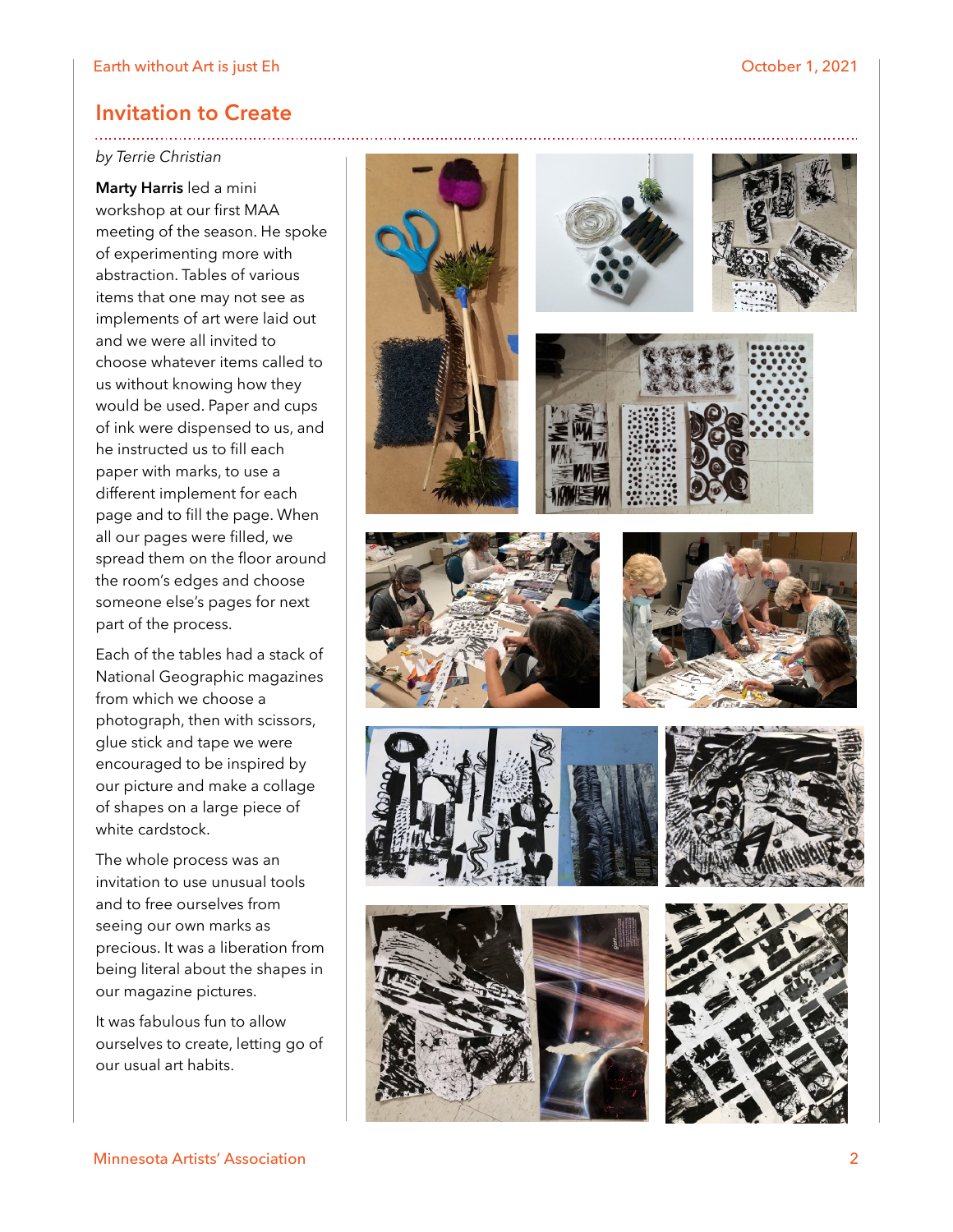#### **Member News**



#### **JuliAnne Jonker**

The Richeson Art Company posts an exhibit in Kimberly, Wisconsin and it's called the Richardson 75 International Art competition. I have two paintings that will be part of the exhibit "Dionysus" and "Metamorphosis".

In August, **Joseph Alexander** opened Driftless Art Academy in Rochester. Driftless Art Academy is an in-person, fine art

instruction program teaching representational realism in oil painting.



Beginning and experienced adults and teens attend weekly, 2.5-hour classes and can begin the program at any time. The Academy is located in TJ Maxx center, just off highway 52. Members can learn more about the program at [DriftlessArtAcademy.com.](http://driftlessartacademy.com/)

In July, **Joseph** completed a commissioned portrait that members may be interested in seeing. "Most Worshipful Past Grand Master Thomas Jackson," oil paint on stretched linen, 36 x 52 inches. For the next few months the portrait may be viewed in person at Driftless Art Academy.

**Rick Mittelstadt** was notified by two galleries that each one has juried one of his paintings into their October exhibitions. "Earthly Impressions" will be in

the online only exhibition, Art in the Time of Corona, sponsored by Dab Art Company in L.A., California. The other painting,

"Song in My Heart," will be in the in-person exhibition, Absolutely Abstract. It is sponsored by







the Modern Visual Arts Gallery in Bethlehem, Pennsylvania.

#### The **[Corrigan Eclectic Art](http://www.corriganeclectic.com/)**

**[Gallery](http://www.corriganeclectic.com/)** is holding an Art Market on October 9th from 11 to 4! We are located at 3065 145th St W., Rosemount, MN.

Come on out!

**Kat Corrigan** still has a solo show titled "My Wild and Precious Life" at [Lanesboro Arts Center](https://lanesboroarts.org/calendar/wild-precious-life-exhibition/) through October 17th, if you happen to be heading that way. Lots of new paintings, and some that have never been seen.

**Kat** also has a painting at [St Kate's for the Alumni](http://gallery.stkate.edu/exhibitions/)  [Exhibition,](http://gallery.stkate.edu/exhibitions/) through October 24th.

**Rochelle Rottenberg** had a watercolor accepted into the Falmouth, MA Art Center's Autumn Juried show.

**Calvin deRuyter** has been elected to serve on the Board of the Lake Region Arts Council (LRAC), based in Fergus Falls MN. LRAC serves the nine counties of: Becker, Clay, Douglas, Grant, Otter Tail, Pope, Stevens, Traverse and Wilkin in west central Minnesota. Their area encompasses 8,073 square miles and has a total population of 227,048. LRAC's current offerings include nine grant programs, a monthly newsletter, an online arts calendar, two art galleries, workshops and networking meetings, an artist registry, and technical assistance to arts organizations and artists. They are proud to be a partner and active participant in Minnesota's Statewide Arts System. deRuyter will serve a 3-year term.

**Sonja Hutchinson**'s piece "Emergence" was juried into the Northstar Watermedia National Show for 2021.

**Shakun Maheshwari'**s photograph was accepted for Arts Elevated program at Rochester International Airport and will be on display for nine months.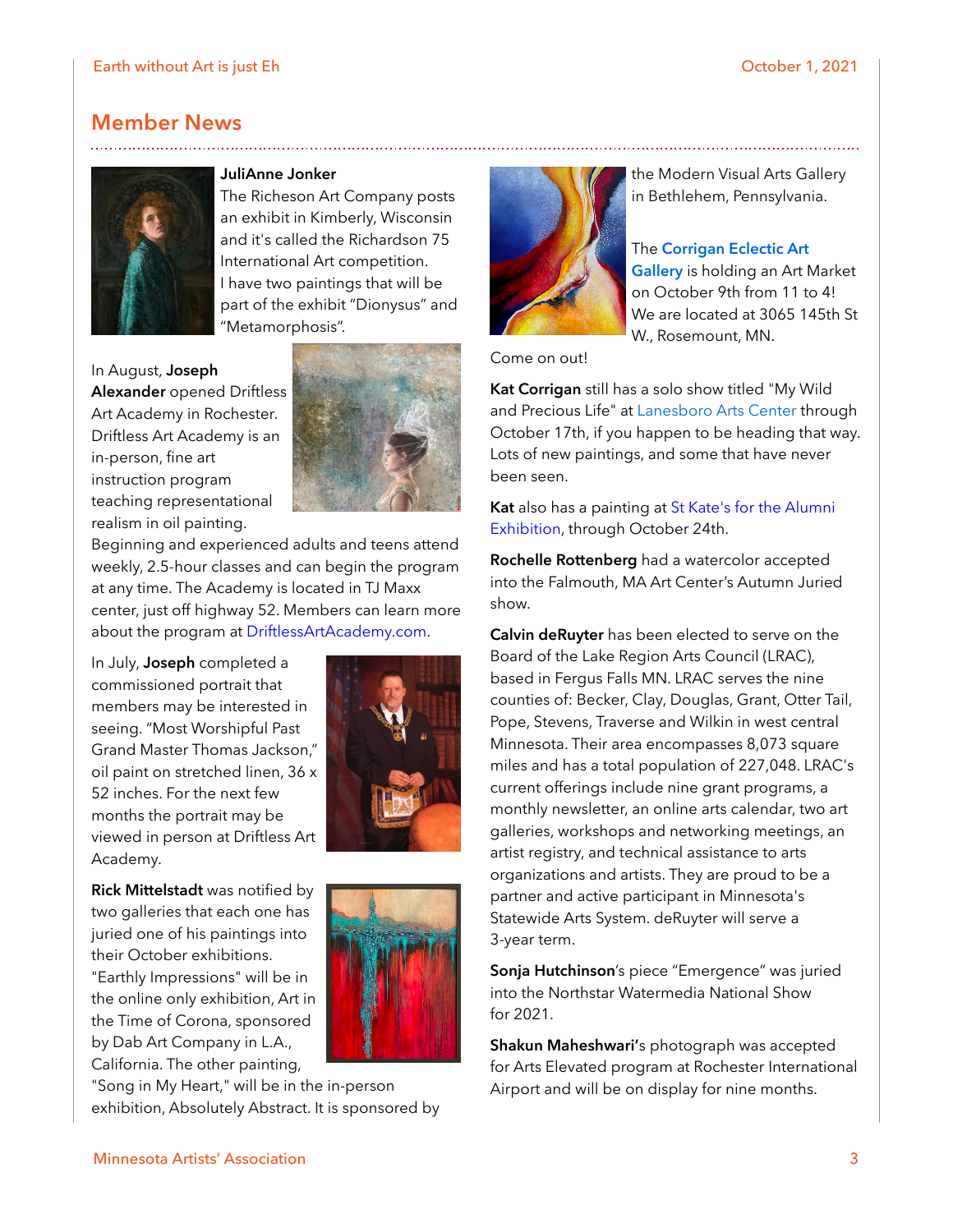#### **Member News continued**

**Andrea Canter,** with Cindy Fuerstenberg, will have an exhibit opening October 28 at the Hopkins Center for the Arts, "Naturally Unexpected." The exhibit will be hung on the first and second floor hallways, and features Cindy's textiles/mixed media work and Andrea's photographs and mixed media works, abstract interpretations of the natural world. Opening reception 5-8 pm on October 28, the show runs through November 26.

**Andrea**'s mixed media work "Free Vibrations" is included in the Artistry Juried Member Show opening October 1, 6-8p.

**Andrea**'s studio will be open for Casket Arts' Second Saturday on October 11, 11a - 4 p. 681 17th Av NE, Minneapolis, Studio #218.



Marie Panlener's gouache painting, "Green Shed Pink Door," was invited to a second show, the Artistry Members' Juried Art Exhibition, Oct 2 - Nov 13, 2021, Bloomington Center for the Arts, 1800 W Old Shakopee Rd, Bloomington.



The Artistry Members' Juried Art Exhibition celebrates its 44th anniversary this year. The collection of art showcases many different mediums, styles, and techniques, and selected works will be eligible to win awards. The award winners will be announced online the night of October 2.

### **JuliAnne Jonker Visits the Salmagundi Club in NYC**

Last month's Member News mentioned JuliAnne's charcoal self-portrait that was part of the Salmagundi Club in New York City in September.

JuliAnne was able to visit the Salmagundi Club and she found it mind blowing! It is one of Americas oldest arts organizations founded in 1871 with members such as William Merritt Chase, NC Wyeth, Childe Hassam and Sir Winston Churchill.

She said the exhibit was filled with amazing paintings and she was honored to be included with the other artists and at such a historic location.